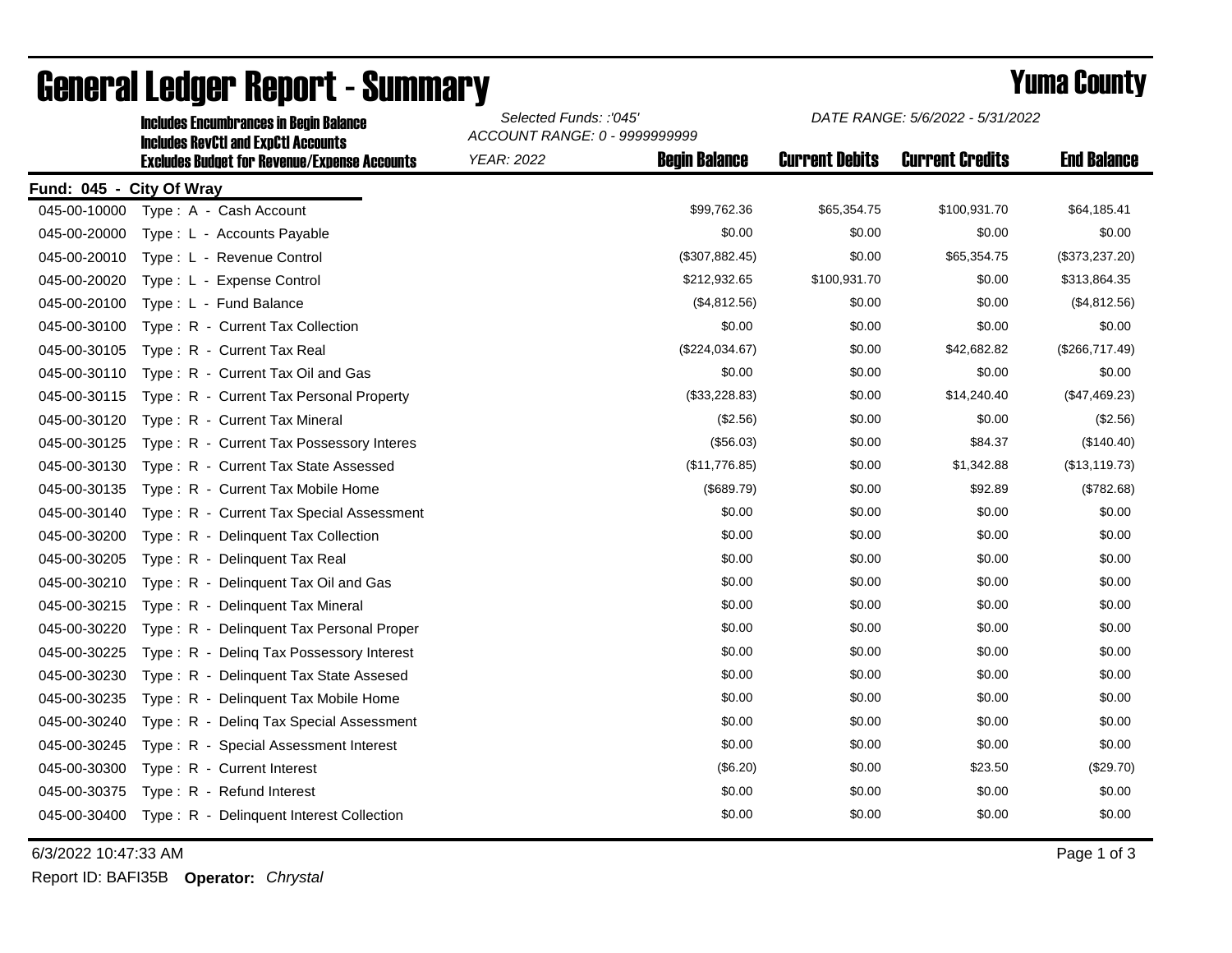| <b>Includes Encumbrances in Begin Balance</b><br><b>Includes RevCtI and ExpCtI Accounts</b> |                             | Selected Funds: :'045'<br>ACCOUNT RANGE: 0 - 9999999999 |                             | DATE RANGE: 5/6/2022 - 5/31/2022 |                                  |                    |
|---------------------------------------------------------------------------------------------|-----------------------------|---------------------------------------------------------|-----------------------------|----------------------------------|----------------------------------|--------------------|
| <b>Excludes Budget for Revenue/Expense Accounts</b>                                         |                             | YEAR: 2022                                              | <b>Begin Balance</b>        | <b>Current Debits</b>            | <b>Current Credits</b>           | <b>End Balance</b> |
| Fund: 045 - City Of Wray                                                                    |                             |                                                         |                             |                                  |                                  |                    |
| Type: R - Miscellaneous Collections<br>045-00-30500                                         |                             |                                                         | \$0.00                      | \$0.00                           | \$0.00                           | \$0.00             |
| 045-00-32100<br>Type: R - Transfers In                                                      |                             |                                                         | (\$20,287.96)               | \$0.00                           | \$1,996.16                       | (\$22, 284.12)     |
| 045-00-33000<br>$Type: R - Auto Tax B Collection$                                           |                             |                                                         | (\$11,767.81)               | \$0.00                           | \$2,554.26                       | (\$14,322.07)      |
| 045-00-33100<br>Type: $R -$ Auto Tax A & F Collection                                       |                             |                                                         | (\$3,860.19)                | \$0.00                           | \$1,603.17                       | (\$5,463.36)       |
| 045-00-33400<br>Type: R - M.V. Additional                                                   |                             |                                                         | (\$2,171.56)                | \$0.00                           | \$734.30                         | (\$2,905.86)       |
| Type: R - Weed and Clean Up Control<br>045-00-33409                                         |                             |                                                         | \$0.00                      | \$0.00                           | \$0.00                           | \$0.00             |
| 045-00-49100<br>$Type: X - Treasure Fees$                                                   |                             |                                                         | \$5,296.92                  | \$1,169.34                       | \$0.00                           | \$6,466.26         |
| 045-00-49401<br>Type: X - Transfer Out                                                      |                             |                                                         | \$0.00                      | \$0.00                           | \$0.00                           | \$0.00             |
| Type: X - Checks Written / ACH Transfer<br>045-00-49500                                     |                             |                                                         | \$207,635.73                | \$99,762.36                      | \$0.00                           | \$307,398.09       |
|                                                                                             |                             | Fund: 045 - City Of Wray                                | (\$94,949.80)<br>Totals:    | \$267,218.15                     | \$231,641.20                     | (\$59,372.85)      |
|                                                                                             | <b>Total Fund Revenues:</b> | \$65,354.75                                             | <b>Total Fund Expenses:</b> | \$100,931.70                     | <b>Net Revenue Over Expense:</b> | (\$35,576.95)      |

## General Ledger Report - Summary **Example 2018** Yuma County